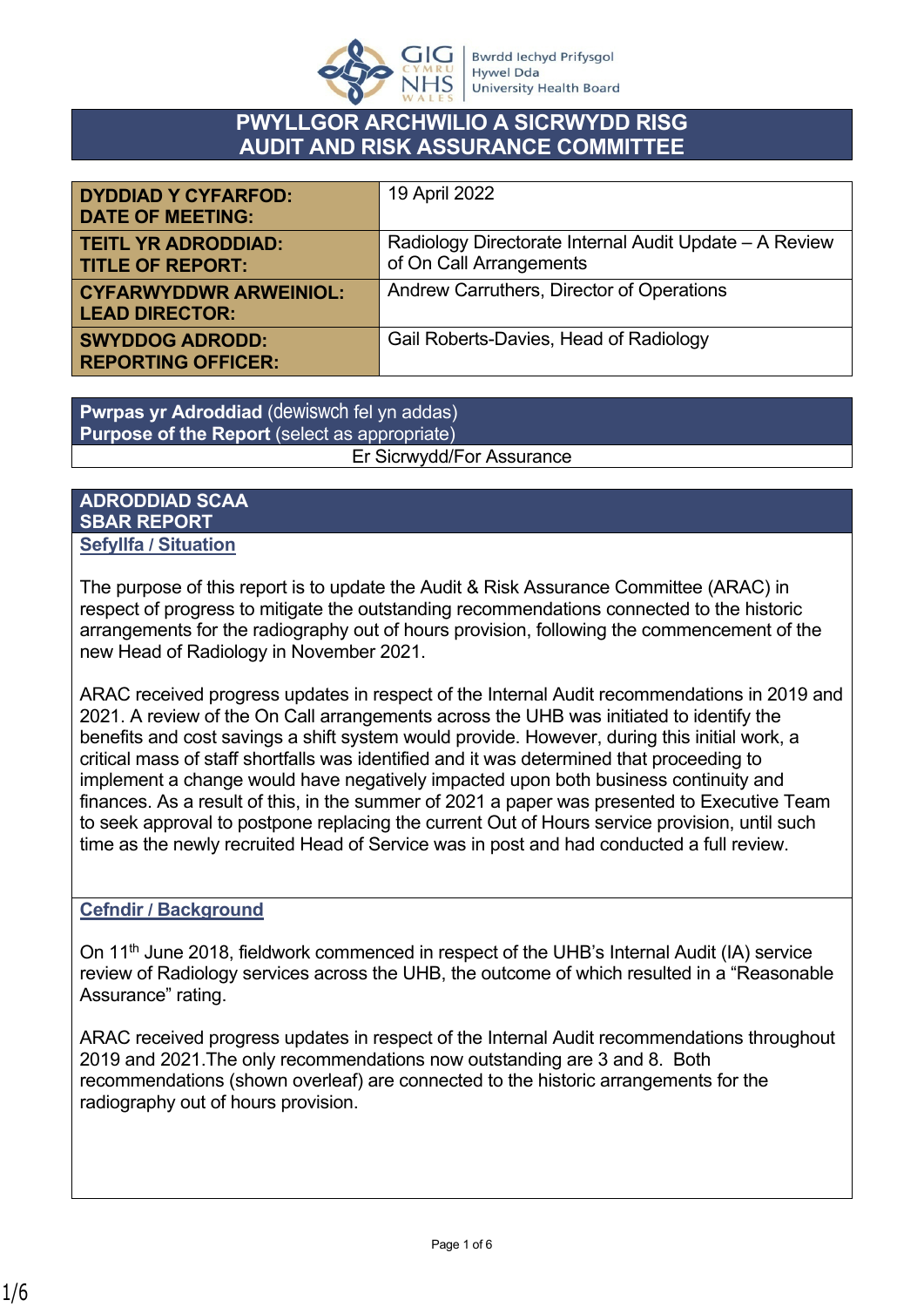| <b>Theme</b>               | <b>Recommendation</b>                                                                                                                                                                                                                                                                                                    | <b>Priority</b><br>Level | <b>Deadline</b>                       | <b>Completed</b><br>Date                                  |
|----------------------------|--------------------------------------------------------------------------------------------------------------------------------------------------------------------------------------------------------------------------------------------------------------------------------------------------------------------------|--------------------------|---------------------------------------|-----------------------------------------------------------|
| Payroll (On<br>Call)       | A review of on call arrangements<br>across the Health Board sites<br>would be beneficial in order to<br>ensure standardised procedures<br>to enable efficient and economic<br>working practices and staffing<br>arrangements.<br>The benefits and cost savings of<br>introducing a shift system should<br>be considered. | High                     | April 2019                            | <b>Process</b><br>delayed                                 |
| Payroll (On<br>call Hours) | It should be ensured that staff<br>work on call or overtime hours in<br>addition to their basic hours and<br>not instead of. The full number<br>of basic hours should be worked<br>prior to receiving any payments<br>for additional hours                                                                               | High                     | April 2019<br>Update<br>October<br>19 | In progress or<br>completed<br>with ongoing<br>monitoring |

## **Asesiad / Assessment**

The update in respect of the IA provided to ARAC on  $24<sup>th</sup>$  August 2021 detailed the radiology staffing budget and the additional radiology budget resource required to facilitate the removal of the current radiology on-call system and replacement with a more sustainable shift system. It was explained that Hywel Dda has 18 funded Radiologist posts and in order for the Heath Board to fall in line with recommended Radiologist staffing establishment, the following investment would be required:

- Welsh National Average (4.5 Radiologists per 100,000) there is an additional requirement of 4.19wte radiologists at an estimated cost of £0.544m
- United Kingdom National Average (7.5 Radiologists per 100,000 average) there is an additional requirement of 17.6wte radiologists at a cost of £2.3m.

In respect of Radiography staffing establishment required to move to a shift system, a modelling exercise was undertaken; which concluded that, at that time, an increase of 48.63wte on the current staffing establishment was required, at an additional cost of £0.732m at the midpoint salary and £1.677m at the top point salary. Prior to the onset of the COVID-19 pandemic, work had been commenced in regard to staff engagement and organisational change plans developed; however, this was subsequently paused.

There has been a change in Site Lead management across the 4 sites during the past year. The new Head of Radiology commenced in post in November 2021 and has not yet had the opportunity to conduct a full review. However, the following observations have been made in respect of the Radiology staffing at Hywel Dda: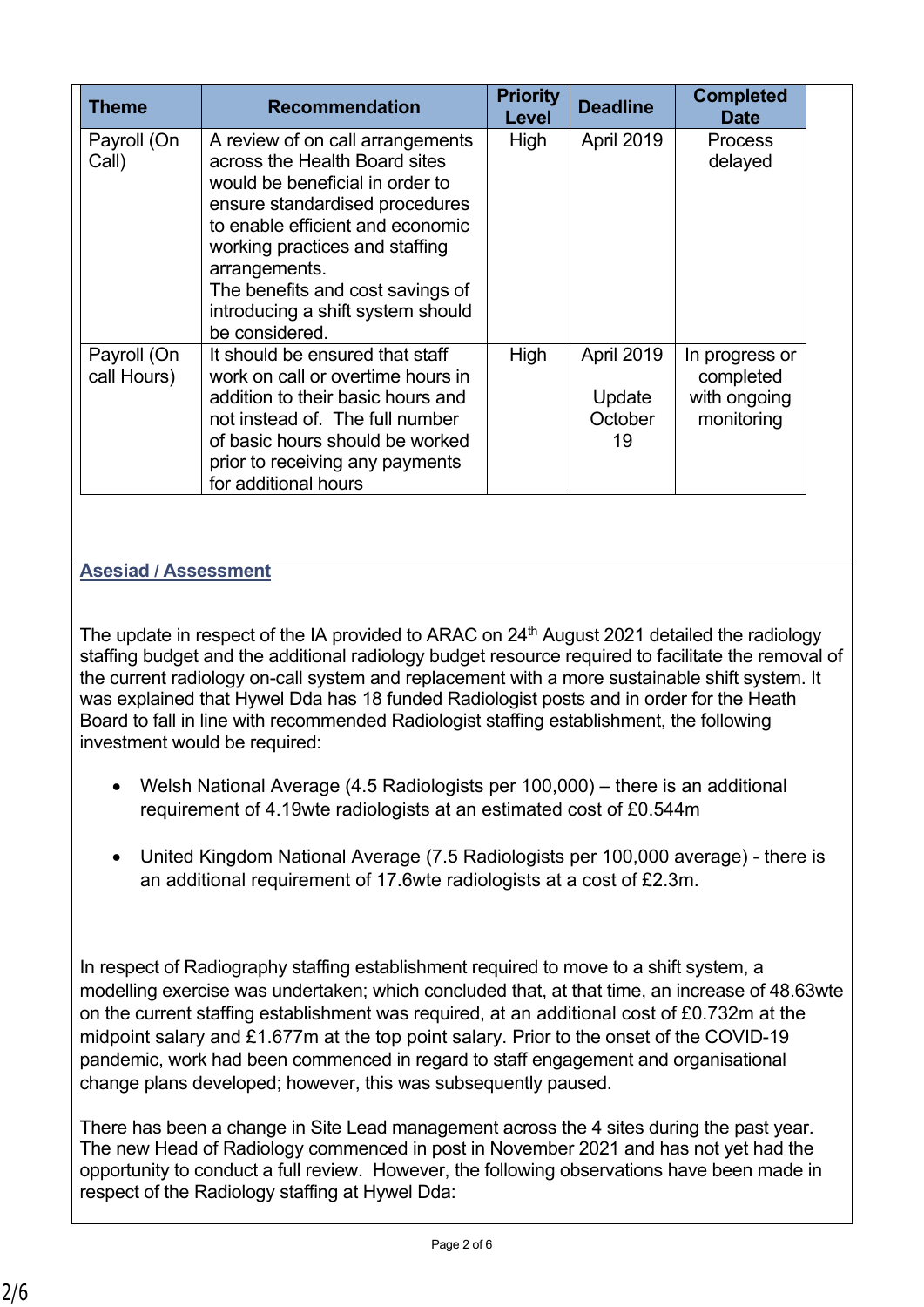There is a chronic shortage of Radiographers across the Health Board, which is impacting on the day-to-day running of services, mainly felt at Withybush, Glangwili and Bronglais Hospitals. This is due to a mixture of vacancy and long-term sickness in certain areas such as ultrasound, and to an under-established workforce in other areas such as the general x-ray department at Withybush Hospital. This has led to extremely low staffing numbers and more recently occasions where there has been intermittent loss of ultrasound service at Withybush with only urgent and ward cases being able to be scanned at Glangwili. We have also had to temporarily close the x-ray facilities at South Pembrokeshire and Tenby Hospitals. There is increasing demand for diagnostics, especially since the COVID-19 pandemic, where there has been a reduction in clinical triage. The reduction in face-to-face clinical consultations has resulted in increasing referrals being made to Radiology for first line investigations, which has increased demand for services. Developments in technology which have increased the range of examinations, along with changes to guidelines, have further increased demand for services. There has been no increase in staffing establishment, which has stretched the Radiology workforce to a critical level. The ultrasound service at Withybush is now at a point whereby the Head of Radiology is exploring options of insourcing a company to provide ultrasound services for the Health Board, which will be a costly exercise.

The national shortage of staff across all modalities, for both the Radiography and Radiology professions, means that we have been unable to recruit and attract substantive staff to fill vacancies in certain areas. This has meant that there has been a reliance on long and short term locums to fill vacancies and where areas are understaffed due to under-establishment. It is acknowledged that these measures – which should be used as a short-term solution – have been used over a number of years, and have been extremely expensive for the Health Board. Radiology are dependent on using outsourcing reporting during the normal working day, as well to cover emergency work during evenings and weekends; with costs of outsourcing alone being, on average, £145k per month for the 2021-2022 financial year. The service is also reliant on HB substantive Radiologists completing additional reporting, for which they receive extra 'in lieu locum' payments. Locum and outsourcing costs for the 2020-2021 and projected costs for the 2021-2022 financial year are as follows:

| Locum Radiographers | 2020-21 | £443k   |
|---------------------|---------|---------|
|                     | 2021-22 | £409k   |
| Locum Radiologists  | 2020-21 | £572k   |
|                     | 2021-22 | £896k   |
| Everlight           | 2020-21 | £1.182m |
|                     | 2021-22 | £1.740m |

For the financial year to 28<sup>th</sup> February 2022, Radiology have utilised £98,076 of Elective Recovery Funding in order to increase capacity via additional activity at weekends. Whilst this has helped to reduce backlogs, it must be noted that it is the same small pool of staff who are working these additional hours and have been incentivised by being paid enhanced rates.

It is recognised that the only option to reduce costs over the long term and to create a sustainable service is to 'grow our own workforce'. In order to do this, investment in funded Radiologist and Radiographer posts, as mentioned earlier, will be required. For Radiography, this will allow staff to be released from general x-ray departments to train in ultrasound, CT, MRI, film reporting and Advanced Practice, e.g. breast & gynaecological procedures (traditionally carried out by Radiologists). The current fragile model of on-call system will need to be changed to a 24 hr 7 day week shift system. Currently the age profile of staff in areas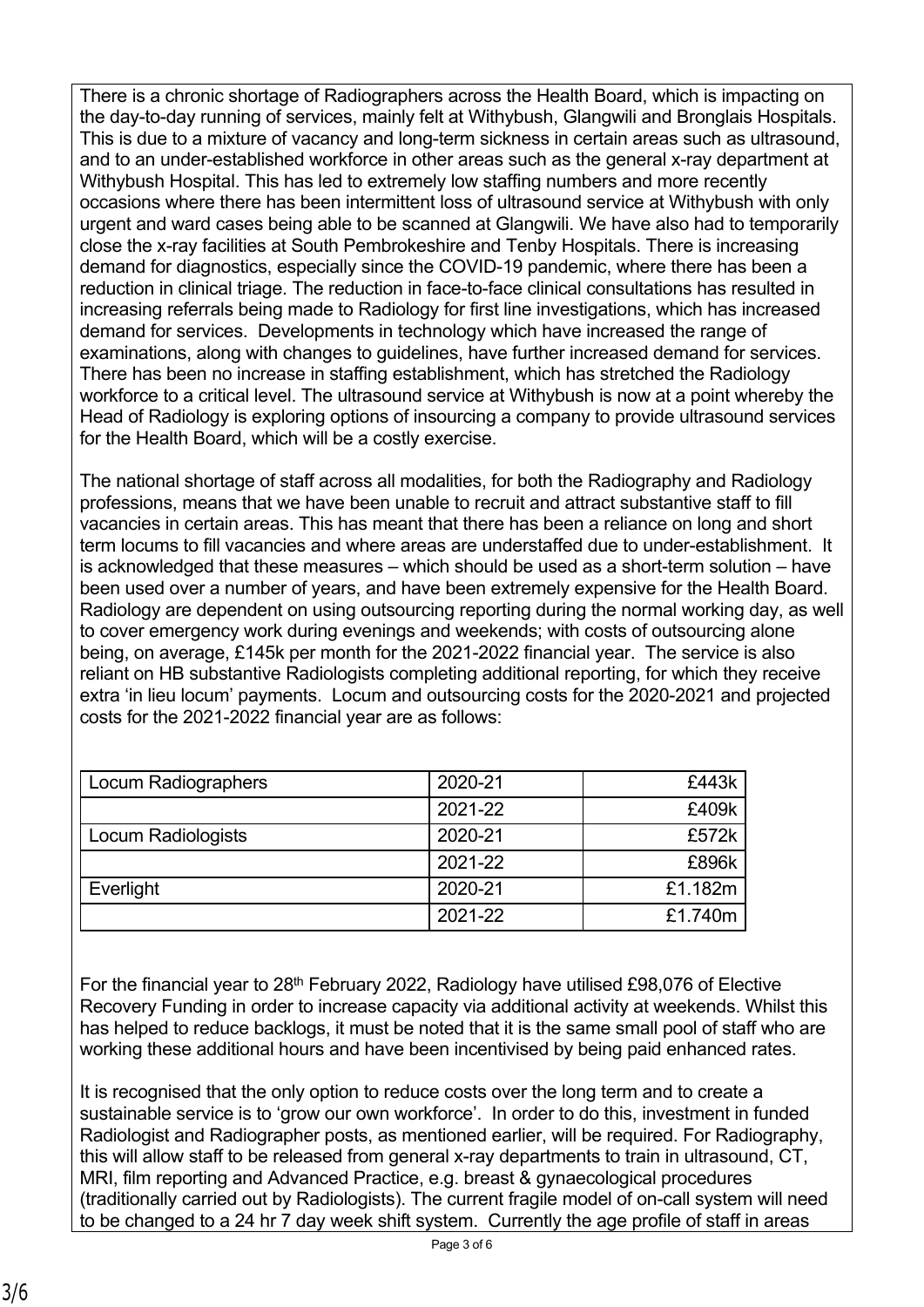such as Radiographer film reading is such that, over the next 3 years, there will be retirements and so – unless investment is provided to allow a programme of training and developing new staff – there will be an even greater reliance on outsourcing solutions. It must also be acknowledged that an ongoing workforce plan is reliant on backfill being provided for staff that are taken from the general department and developed in specialist roles to meet service targets by sustainably increasing capacity for imaging, interventional procedures and reporting.

As already discussed, UK recruitment of Radiographers and Radiologists is extremely challenging. The Head of Radiology has linked with workforce resourcing in order to promote our vacancies nationally. We have had some recent success in recruiting to long term Radiographer vacancies at Glangwili, with both overseas and UK applicants being appointed. These new staff will only fill gaps within the current model of service provision within the general department and will not be sufficient to run a shift system or to allow the release of staff required to train in ultrasound, Computed Tomography (CT), Magnetic Resonance Imaging (MRI) or film reading. The Site Lead Radiographers acknowledge that there needs to be more focus on recruitment from overseas candidates, which there has not been in former years.

We have also had recent success in appointing three NHS locum Radiologists from overseas, who we hope will stay with us and become substantive consultants within the next 2 years. We have advertised for 15 unfunded student streamlining post this year, which are currently at the interview stage, applications are as follows:

- 1 application to Withybush
- 6 applications to Glangwili
- 1 application to Prince Philip
- 3 applications to Bronglais

This is an improvement on last year's applications, due to vacancies being advertised regionally as opposed to Health Board wide, which resulted in only 4 employments out of the anticipated 15 and was the basis upon which Radiology would implement a shift system.

The outcomes of the 2022 interviews are not yet known, nor whether these students have selected Hywel Dda as their first choice. In comparison, it may be useful to know that Swansea Bay University Health Board have advertised and interviewed for 30 funded students, in addition to their establishment, which will allow introduction of a shift system, as well as continuing development of staff.

In conclusion, at this time Radiology does not have enough staff to introduce a shift system and is reliant on substantive staff working excess hours via an on-call system to provide cover, as well as over reliance on locum staff and outsourcing solutions at a great cost to the Health Board. More investment in substantive staff is required to meet the needs of the service, with a greater focus on growing our own staff which will in turn aid recruitment and retention; this will then in the longer term provide the Health Board with the required costs savings.

The Head of Radiology has recognised that work needs to be done to ascertain the true service capacity and demand, as well as accurately modelling the required establishment. This has been escalated, along with the requirement for project support to undertake this work, due to the current day-to-day demands of managing an extremely fragile service across the 4 sites. Lightfoot will be supporting the assessment of demand and capacity in Radiology, as they have done as part of the Health Board's scheduled care recovery planning.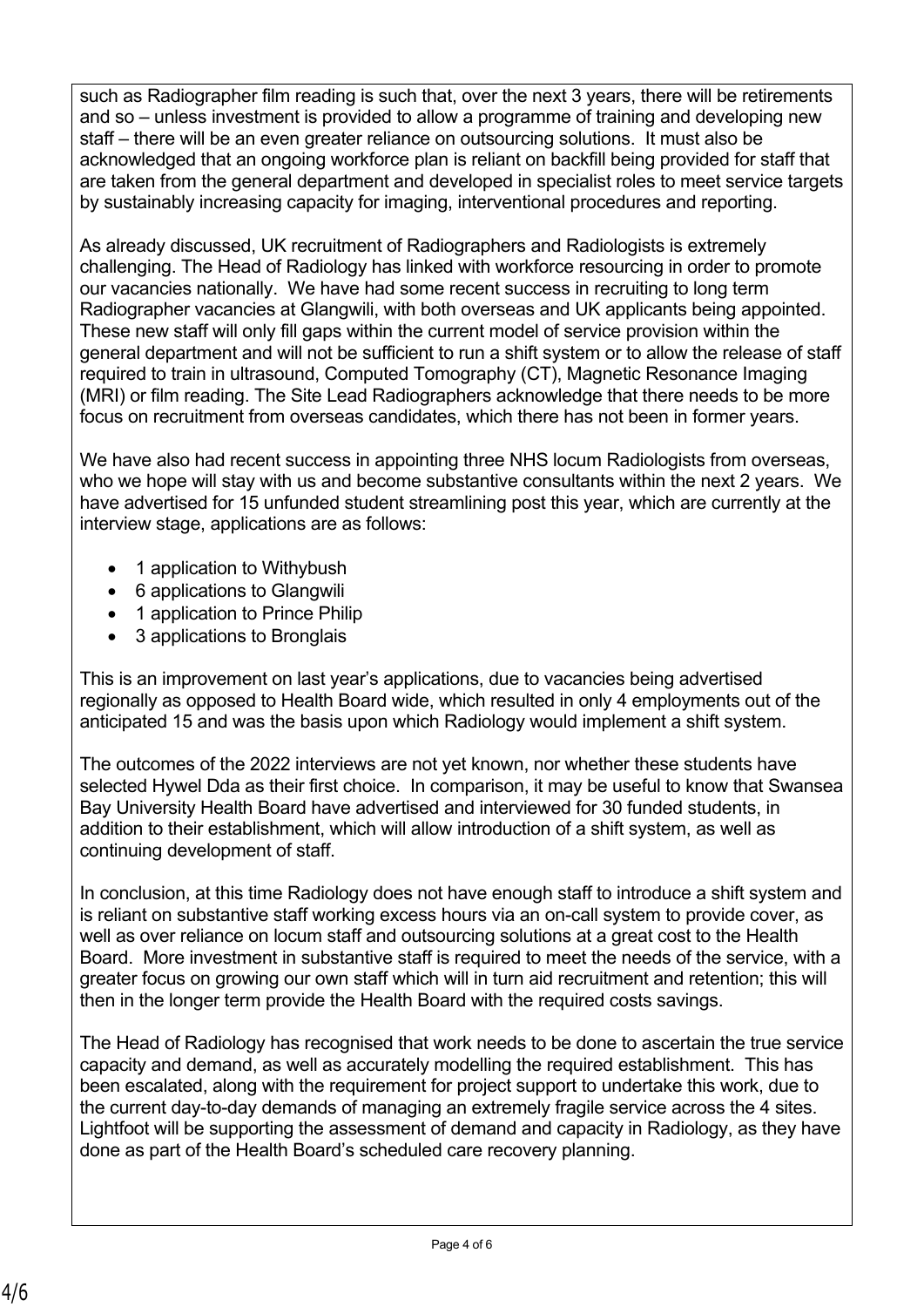#### **Argymhelliad / Recommendation**

The Audit & Risk Assurance Committee is asked to:

- Receive this report as a source of assurance that the outstanding recommendations have been considered; whilst noting that, due to the mass staff shortfalls identified, there is a need to postpone replacing the current out of hours service provision;
- Note that a capacity and demand plan for all modalities will be undertaken (supported by informatics) and projected activity forecast, in order to realise the true demand for Radiology and align capacity and the staffing resource, and thus provide a timely service/meet targets;
- Note that the current timeline for completion of the above plan is detailed on the divisional audit tracker to be November 2022; however, work is currently underway and it is intended to deliver outcomes before this time;
- Acknowledge that there is a requirement for further investment in Radiology staffing to ensure a sustainable daytime service before the current on-call service can be replaced by a shift system and prior to any cost savings being realised over the longer term; and that this will be considered as part of a plan to reduce the overall run rate spend in the directorate, once the demand and capacity work is complete.

| Amcanion: (rhaid cwblhau)<br><b>Objectives: (must be completed)</b>                              |                                                                                                                                                                                                                                                                                                                                                                                                                                                                                                                                                                                                                                                                                                                                                                                                                                                                                                                                       |
|--------------------------------------------------------------------------------------------------|---------------------------------------------------------------------------------------------------------------------------------------------------------------------------------------------------------------------------------------------------------------------------------------------------------------------------------------------------------------------------------------------------------------------------------------------------------------------------------------------------------------------------------------------------------------------------------------------------------------------------------------------------------------------------------------------------------------------------------------------------------------------------------------------------------------------------------------------------------------------------------------------------------------------------------------|
| <b>Committee ToR Reference:</b><br>Cyfeirnod Cylch Gorchwyl y Pwyllgor:                          | 2.1 The purpose of the Audit and Risk Assurance<br>Committee is to advise and assure the Board and the<br>Accountable Officer on whether effective arrangements<br>are in place, through the design and operation of the<br>UHB's system of assurance, to support them in their<br>decision taking and in discharging their accountabilities<br>for securing the achievement of the UHB's objectives,<br>in accordance with the standards of good governance<br>determined for the NHS in Wales.<br>2.2 The Committee independently monitors, reviews<br>and reports to the Board on the processes of<br>governance, and where appropriate, facilitates and<br>supports, through its independence, the attainment of<br>effective processes.<br>2.3 Where appropriate, the Committee will advise the<br>Board and the Accountable Officer on where, and how,<br>its system of assurance may be strengthened and<br>developed further. |
| Cyfeirnod Cofrestr Risg Datix a Sgôr<br>Cyfredol:<br>Datix Risk Register Reference and<br>Score: | N/A                                                                                                                                                                                                                                                                                                                                                                                                                                                                                                                                                                                                                                                                                                                                                                                                                                                                                                                                   |
| Safon(au) Gofal ac lechyd:<br>Health and Care Standard(s):                                       | 7.1 Workforce<br>3.2 Communicating Effectively<br>3.3 Quality Improvement, Research and Innovation<br>5. Timely Care                                                                                                                                                                                                                                                                                                                                                                                                                                                                                                                                                                                                                                                                                                                                                                                                                  |